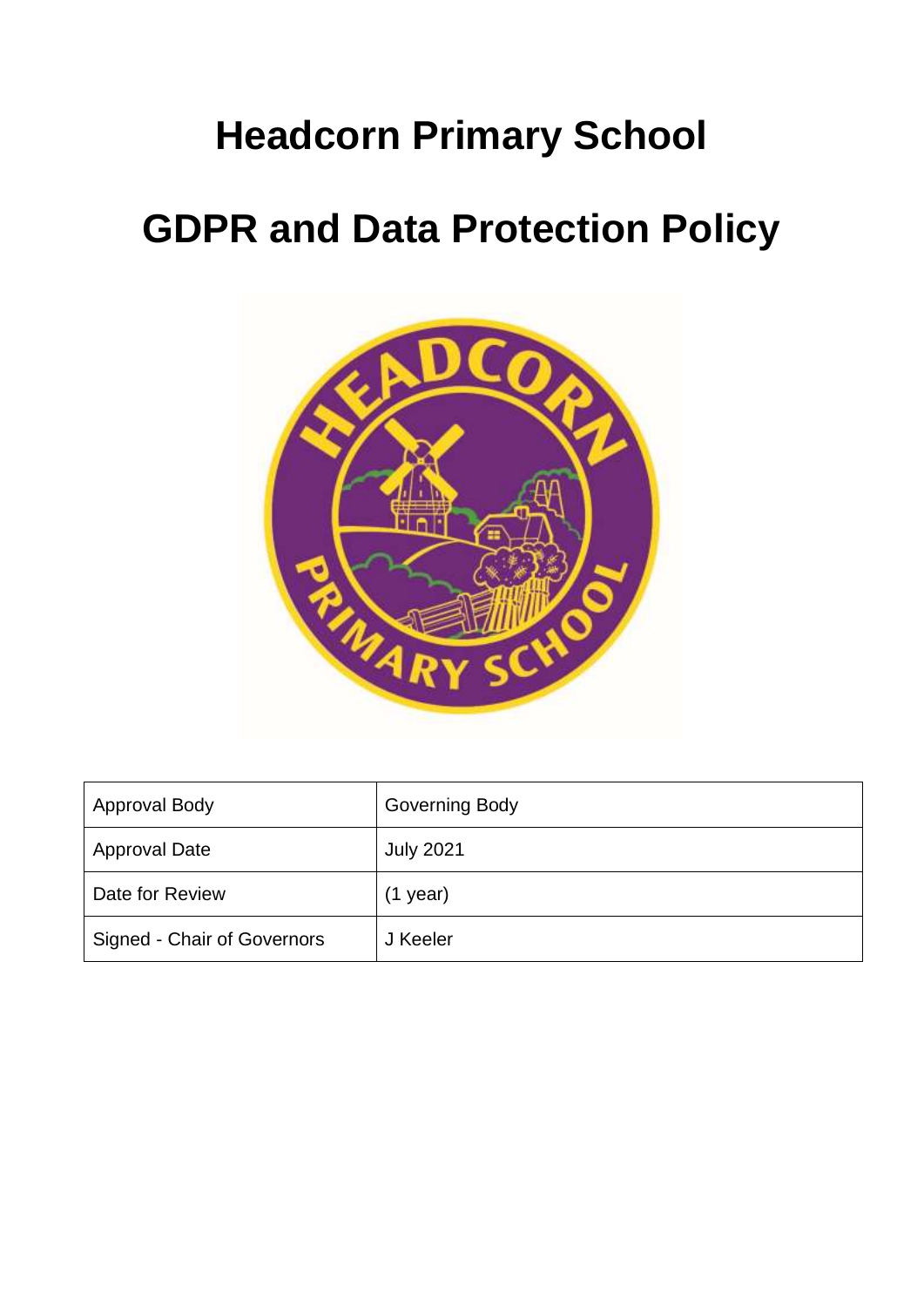#### **Headcorn Primary School GDPR and Data Protection Policy**

General Data Protection Regulation (GDPR) and The Data Protection Act 2018 (DPA) is the law that protects personal privacy and upholds individual's rights. It applies to anyone who handles or has access to people's personal data.

This policy is intended to ensure that personal information is dealt with properly and securely and in accordance with the legislation. It will apply to personal information regardless of the way it is used, recorded and stored and whether it is held in paper files or electronically.

#### **Policy Objectives**

The school as the Data Controller will comply with its obligations under the GDPR and DPA. The school is committed to being concise, clear and transparent about how it obtains and uses personal information and will ensure data subjects are aware of their rights under the legislation.

All staff must have a general understanding of the law and understand how it may affect their decisions in order to make an informed judgement about how information is gathered, used and ultimately deleted. All staff must read, understand and comply with this policy.

The Information Commissioner as the Regulator can impose fines of up to 20 million Euros (approximately £17 million) for serious breaches of the GDPR, therefore it is imperative that the School and all staff comply with the legislation.

## **Scope of the Policy**

Personal data is any information that relates to an identified or identifiable living individual who can be identified directly or indirectly from the information<sup>1</sup>. The information includes factors specific to the physical, physiological, genetic, mental, economic, cultural or social identity of a living individual. This includes any expression of opinion about an individual and intentions towards an individual. Under the GDPR personal information also includes an identifier such as a name, an identification number, location data or an online identifier.

The School collects a large amount of personal data every year including: pupil records, staff records, names and addresses of those requesting prospectuses, examination marks, references, fee collection as well as the many different types of research data used by the School. In addition, it may be required by law to collect and use certain types of information to comply with statutory obligations of Local Authorities (LAs), government agencies and other bodies.

<sup>1</sup> GDPR Article 4 Definitions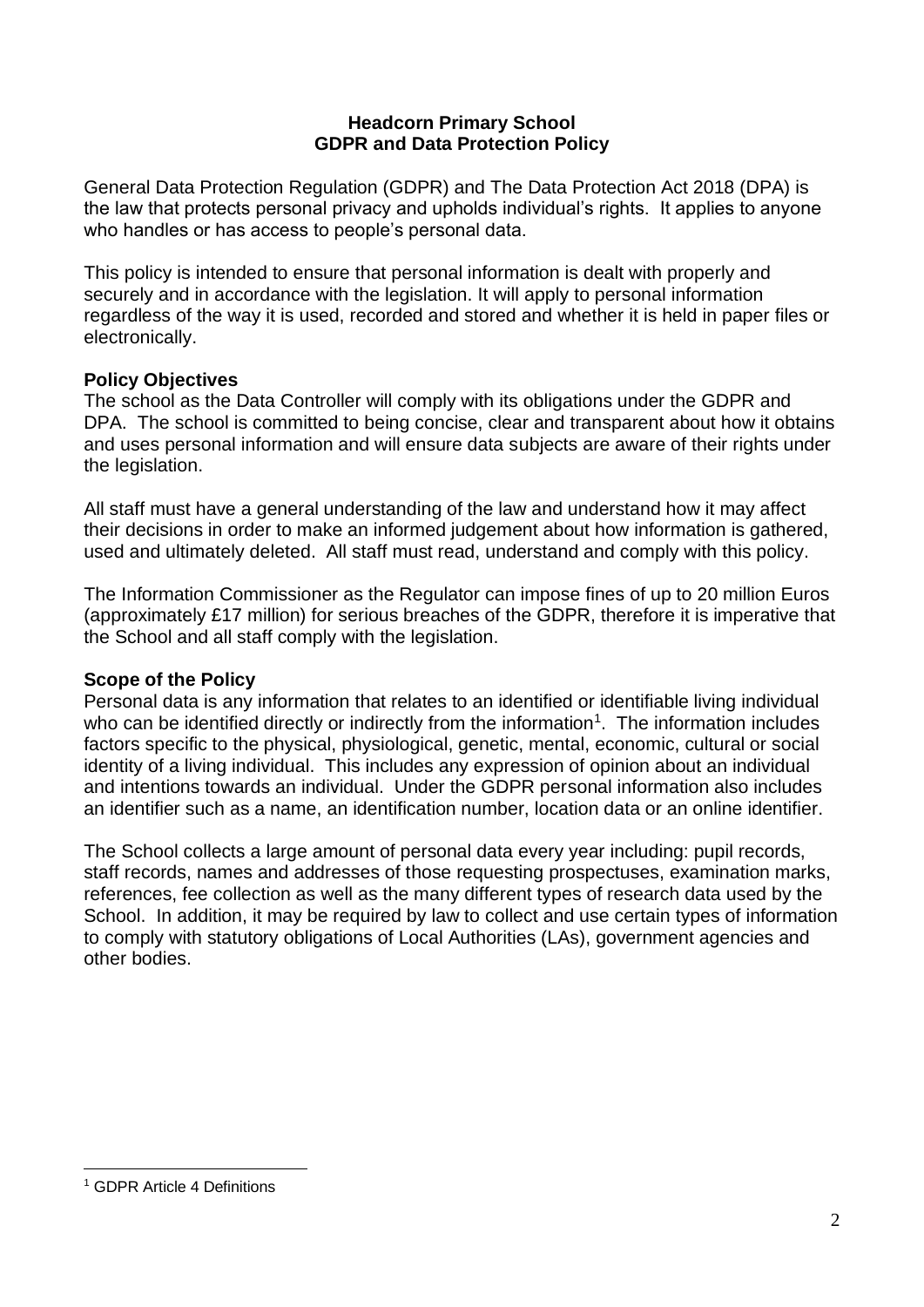## **The Principles**

The principles set out in the GDPR must be adhered to when processing personal data:

- 1. Personal data must be processed lawfully, fairly and in a transparent manner (**lawfulness, fairness and transparency**)
- 2. Personal data shall be collected for specified, explicit and legitimate purposes and not further processed in a manner that is incompatible with those purposes (**purpose limitation**)
- 3. Personal data shall be adequate, relevant and limited to what is necessary in relation to the purpose(s) for which they are processed (**data minimisation**)
- 4. Personal data shall be accurate and where necessary kept up to date and every reasonable step must be taken to ensure that personal data that are inaccurate are erased or rectified without delay (**accuracy**).
- 5. Personal data shall be kept in a form which permits identification of data subjects for no longer than is necessary for the purpose for which the personal data is processed (**storage limitation**)
- 6. Appropriate technical and organisational measures shall be taken to safeguard the rights and freedoms of the data subject and to ensure that personal information are processed in a manner that ensures appropriate security of the personal data and protects against unauthorised or unlawful processing of personal data and against accidental loss or destruction of, or damage to, personal data (**integrity and confidentiality**).

## **Transfer Limitation**

In addition, personal data shall not be transferred to a country outside the EEA unless that country or territory ensures an adequate level of protection for the rights and freedoms of data subjects in relation to the processing of personal data as determined by the European Commission or where the organisation receiving the data has provided adequate safeguards<sup>2</sup>.

This means that individuals' rights must be enforceable and effective legal remedies for individuals must be available following the transfer. It may also be possible to transfer data where the data subject has provided explicit consent or for other limited reasons. Staff should contact the DPO if they require further assistance with a proposed transfer of personal data outside of the EEA.

## **Lawful Basis for processing personal information**

Before any processing activity starts for the first time, and then regularly afterwards, the purpose(s) for the processing activity and the most appropriate lawful basis (or bases) for that processing must be selected:

 $2$  These may be provided by a legally binding agreement between public authorities or bodies, standard data protection clauses provided by the ICO or certification under an approved mechanism.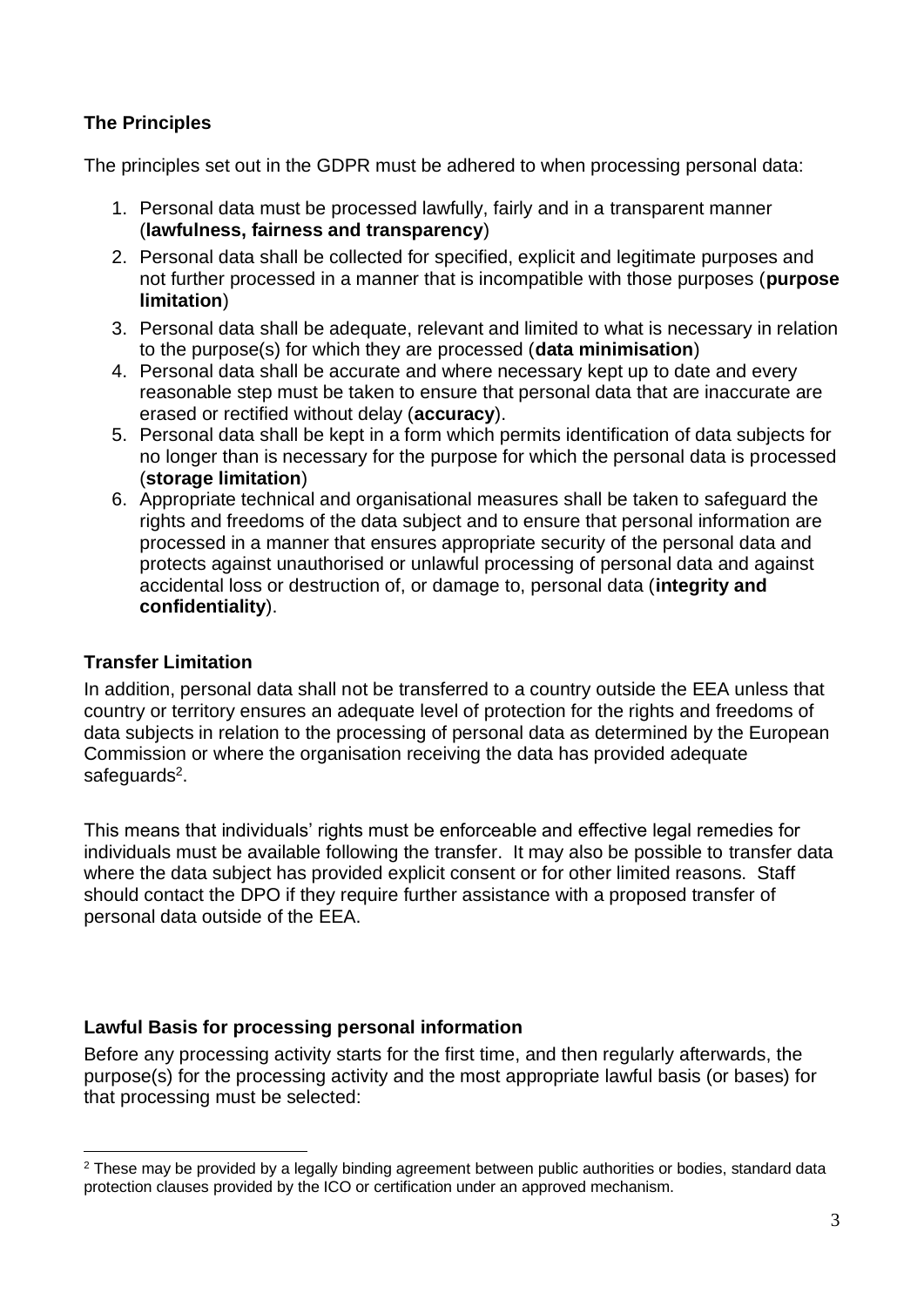- Processing is necessary for the performance of a task carried out in the public interest or in the exercise of official authority vested in the school
- Processing is necessary for the performance of a contract to which the data subject is party, or in order to take steps at the request of the data subject prior to entering into a contract
- Processing is necessary for compliance with a legal obligation to which the data controller is subject
- Processing is necessary in order to protect the vital interests of the data subject or of another natural person
- Processing is necessary for the purposes of the legitimate interests pursued by the data controller or by a third party<sup>3</sup>
- The data subject has given consent to the processing of his or her data for one or more specific purposes. Agreement must be indicated clearly either by a statement or positive action to the processing. Consent requires affirmative action so silence, pre-ticked boxes or inactivity are unlikely to be sufficient. If consent is given in a document which deals with other matters, the consent from be kept separate from those other matters

Data subjects must be easily able to withdraw consent to processing at any time and withdrawal must be promptly honoured. Consent may need to be refreshed if personal data is intended to be processed for a different and incompatible purpose which was not disclosed when the data subject first consented.

The decision as to which lawful basis applies must be documented, to demonstrate compliance with the data protection principles and include information about both the purposes of the processing and the lawful basis for it in the school's relevant privacy notice(s).

When determining whether legitimate interests are the most appropriate basis for lawful processing (only where appropriate outside the school's public tasks) a legitimate interests assessment must be carried out and recorded. Where a significant privacy impact is identified, a data protection impact assessment (DPIA) may also need to be conducted.

#### **Sensitive Personal Information**

Processing of sensitive personal information (known as 'special categories of personal data') is prohibited<sup>4</sup> unless a lawful special condition for processing is identified.

appropriate (particularly relevant for public authorities with commercial interests).

<sup>&</sup>lt;sup>3</sup> The GDPR states that legitimate interests do not apply to processing carried out by public authorities in the performance of their tasks, Article 6 However, the ICO indicates that where there are other legitimate purposes outside the scope of the tasks as a public authority, legitimate interests may be considered where

<sup>4</sup> GDPR, Article 9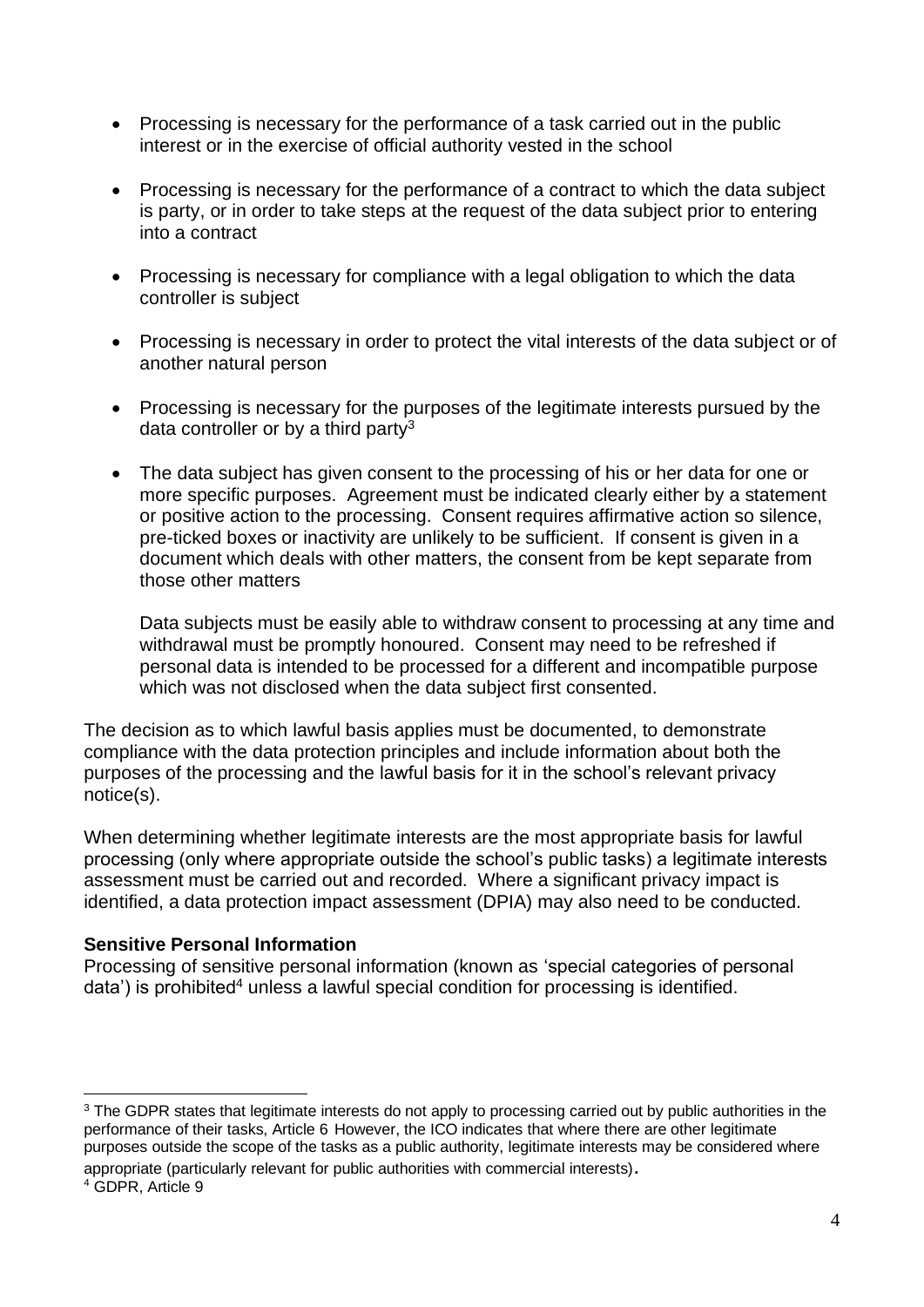Sensitive personal information is data which reveals racial or ethnic origin, political opinions, religious or philosophical beliefs, trade union membership, sex life or orientation or is genetic or biometric data which uniquely identifies a natural person.

Sensitive personal information will only be processed if:

- There is a lawful basis for doing so as identified on previous page
- One of the special conditions for processing sensitive personal information applies:
	- (a) the individual ('data subject') has given explicit consent (which has been clearly explained in a Privacy Notice)
	- (b) the processing is necessary for the purposes of exercising the employment law rights or obligations of the school or the data subject
	- (c) the processing is necessary to protect the data subject's vital interests, and the data subject is physically incapable of giving consent
	- (d) the processing is carried out in the course of its legitimate activities with appropriate safeguards by a foundation, association or any other not-forprofit body with a political, philosophical, religious or trade-union aim
	- (e) the processing relates to personal data which are manifestly made public by the data subject
	- (f) the processing is necessary for the establishment, exercise or defence of legal claims
	- (g) the processing is necessary for reasons of substantial public interest
	- (h) the processing is necessary for purposes of preventative or occupational medicine, for the assessment of the working capacity of the employee, the provision of social care and the management of social care systems or services
	- (i) the processing is necessary for reasons of public interest in the area of public health.

The school's privacy notice(s) set out the types of sensitive personal information that it processes, what it is used for, the lawful basis for the processing and the special condition that applies.

Sensitive personal information will not be processed until an assessment has been made of the proposed processing as to whether it complies with the criteria above and the individual has been informed (by way of a privacy notice or consent) of the nature of the processing, the purposes for which it is being carried out and the legal basis for it.

Unless the School can rely on another legal basis of processing, explicit consent is usually required for processing sensitive personal data. Evidence of consent will need to be captured and recorded so that the school can demonstrate compliance with the GDPR.

## **Automated Decision Making**

Where the school carries out automated decision making (including profiling) it must meet all the principles and have a lawful basis for the processing. Explicit consent will usually be required for automated decision making (unless it is authorised by law or it is necessary for the performance of or entering into a contract).

Additional safeguards and restrictions apply in the case of solely automated decisionmaking, including profiling. The School must as soon as reasonably possible notify the data subject in writing that a decision has been taken based on solely automated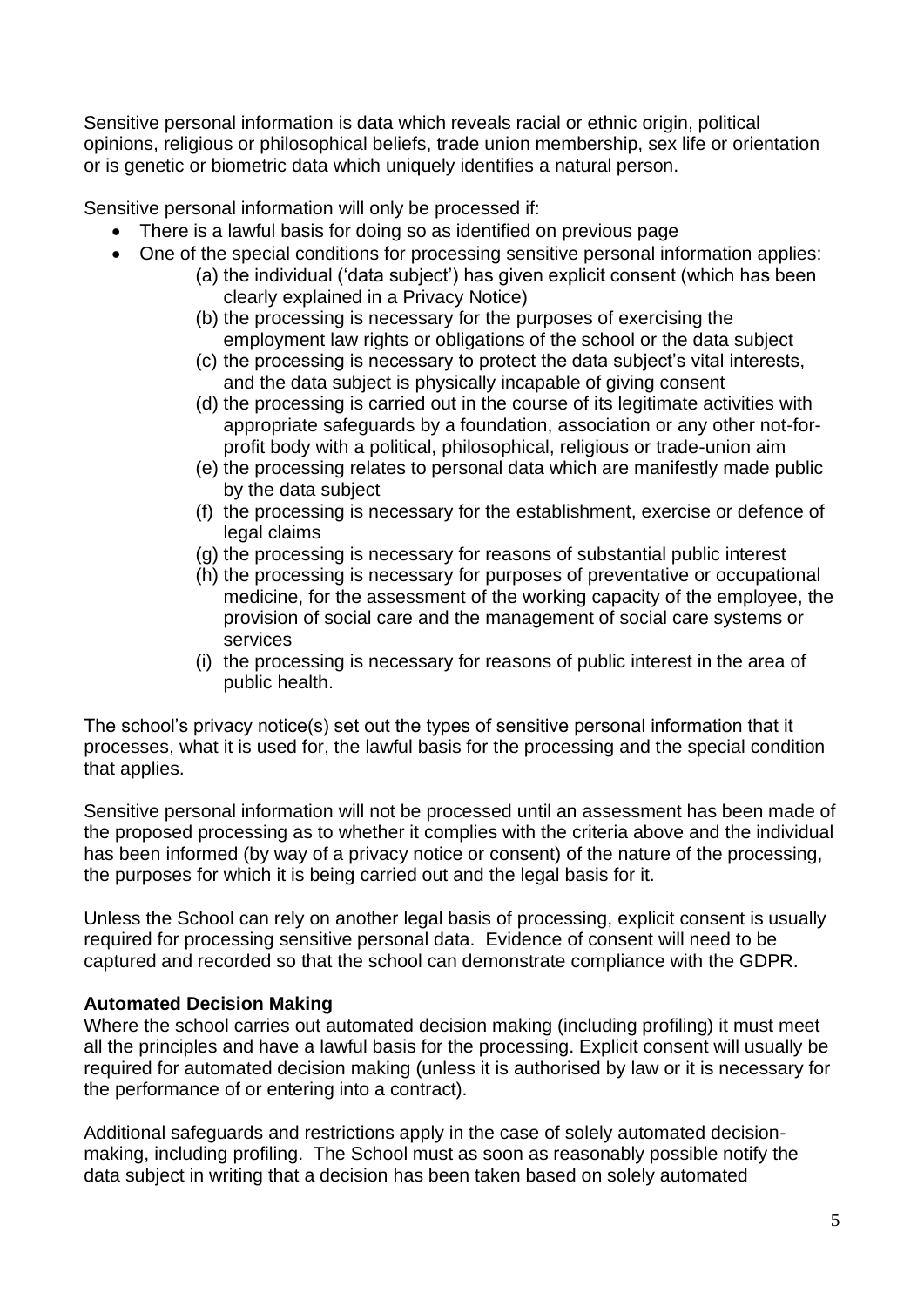processing and that the data subject may request the school to reconsider or take a new decision. If such a request is received staff must contact the DPO as the school must reply within 21 days.

## **Data Protection Impact Assessments (DPIA)**

All data controllers are required to implement 'Privacy by Design' when processing personal data.

This means the School's processes must embed privacy considerations and incorporate appropriate technical and organisational measures (like pseudonymisation) in an effective manner to ensure compliance with data privacy principles.

Where processing is likely to result in high risk to an individual's data protection rights (for example where a new technology is being implemented) a DPIA must be carried out to assess:

- whether the processing is necessary and proportionate in relation to its purpose
- the risks to individuals
- what measures can be put in place to address those risks and protect personal information.

Staff should adhere to the Data Protection Toolkit for Schools from the DfE with reference to the DPIA template.

When carrying out a DPIA, staff should seek the advice of the DPO for support and guidance and once complete, refer the finalised document to the DPO for sign off.

## **Documentation and records**

Written records of processing activities must be kept and recorded including:

- the name(s) and details of individuals or roles that carry out the processing
- the purposes of the processing
- a description of the categories of individuals and categories of personal data
- categories of recipients of personal data
- details of transfers to third countries, including documentation of the transfer mechanism safeguards in place
- retention schedules
- a description of technical and organisational security measures.

As part of the School's record of processing activities the DPO will document, or link to documentation on:

- information required for privacy notices
- records of consent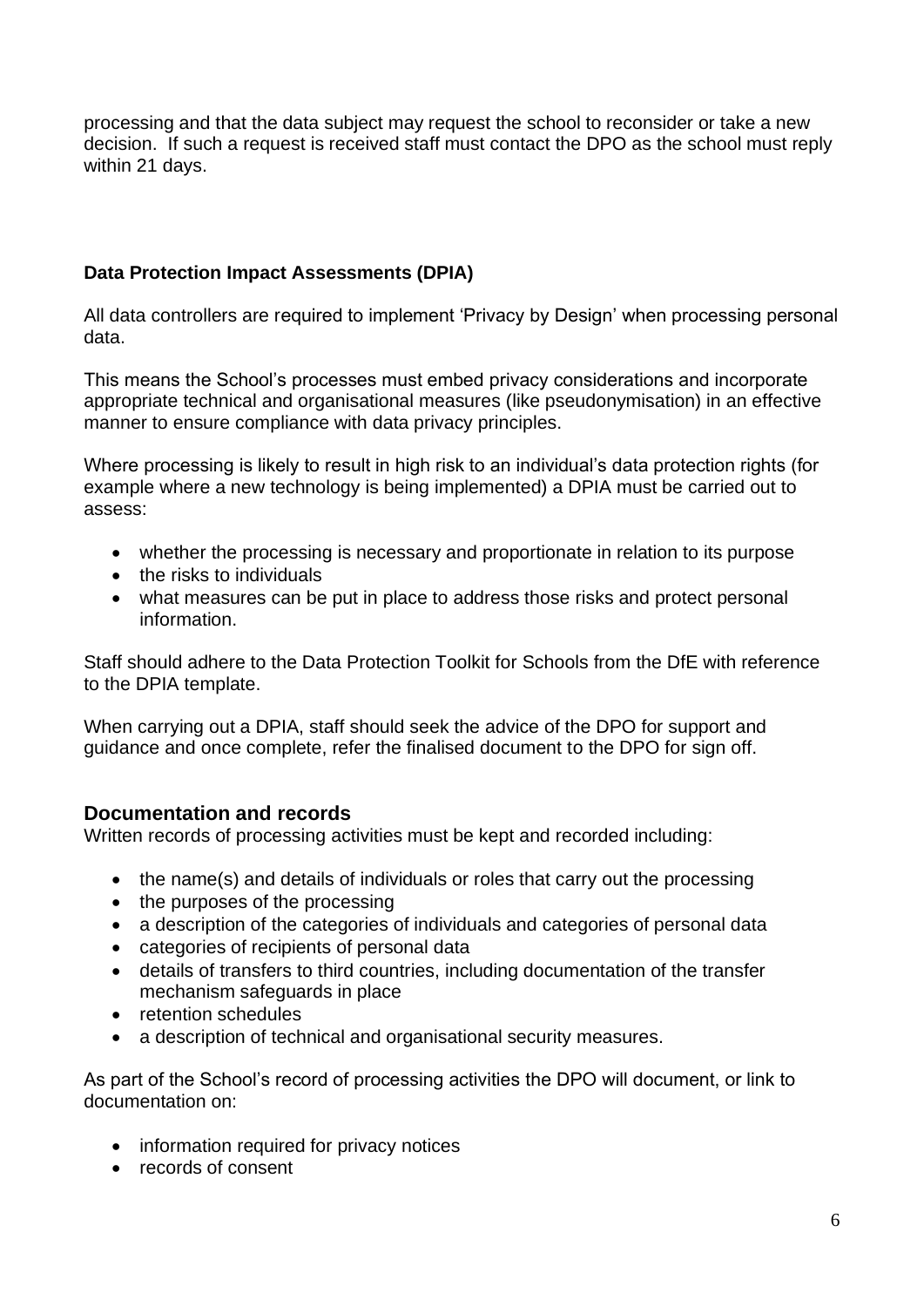- controller-processor contracts
- the location of personal information;
- DPIAs and
- Records of data breaches.

Records of processing of sensitive information are kept on:

- The relevant purposes for which the processing takes place, including why it is necessary for that purpose
- The lawful basis for our processing and
- Whether the personal information is retained or erased in accordance with the Retention Schedule and, if not, the reasons for not following the policy.

The School should conduct regular reviews of the personal information it processes and update its documentation accordingly. This may include:

- Carrying out information audits to find out what personal information is held
- Talking to staff about their processing activities
- Reviewing policies, procedures, contracts and agreements to address retention, security and data sharing.

## **Privacy Notice**

The school will issue privacy notices as required, informing data subjects (or their parents, depending on age of the pupil, if about pupil information) about the personal information that it collects and holds relating to individual data subjects, how individuals can expect their personal information to be used and for what purposes.

When information is collected directly from data subjects, including for HR or employment purposes, the data subject shall be given all the information required by the GDPR including the identity of the data controller and the DPO, how and why the School will use, process, disclose, protect and retain that personal data through a privacy notice (which must be presented when the data subject first provides the data).

When information is collected indirectly (for example from a third party or publicly available source) the data subject must be provided with all the information required by the GDPR as soon as possible after collecting or receiving the data. The school must also check that the data was collected by the third party in accordance with the GDPR and on a basis which is consistent with the proposed processing of the personal data.

The School will take appropriate measures to provide information in privacy notices in a concise, transparent, intelligible and easily accessible form, using clear and plain language.

The School will issue a minimum of two privacy notices, one for pupil information, and one for workforce information, and these will be reviewed in line with any statutory or contractual changes.

#### **Purpose Limitation**

Personal data must be collected only for specified, explicit and legitimate purposes. It must not be further processed in any manner incompatible with those purposes.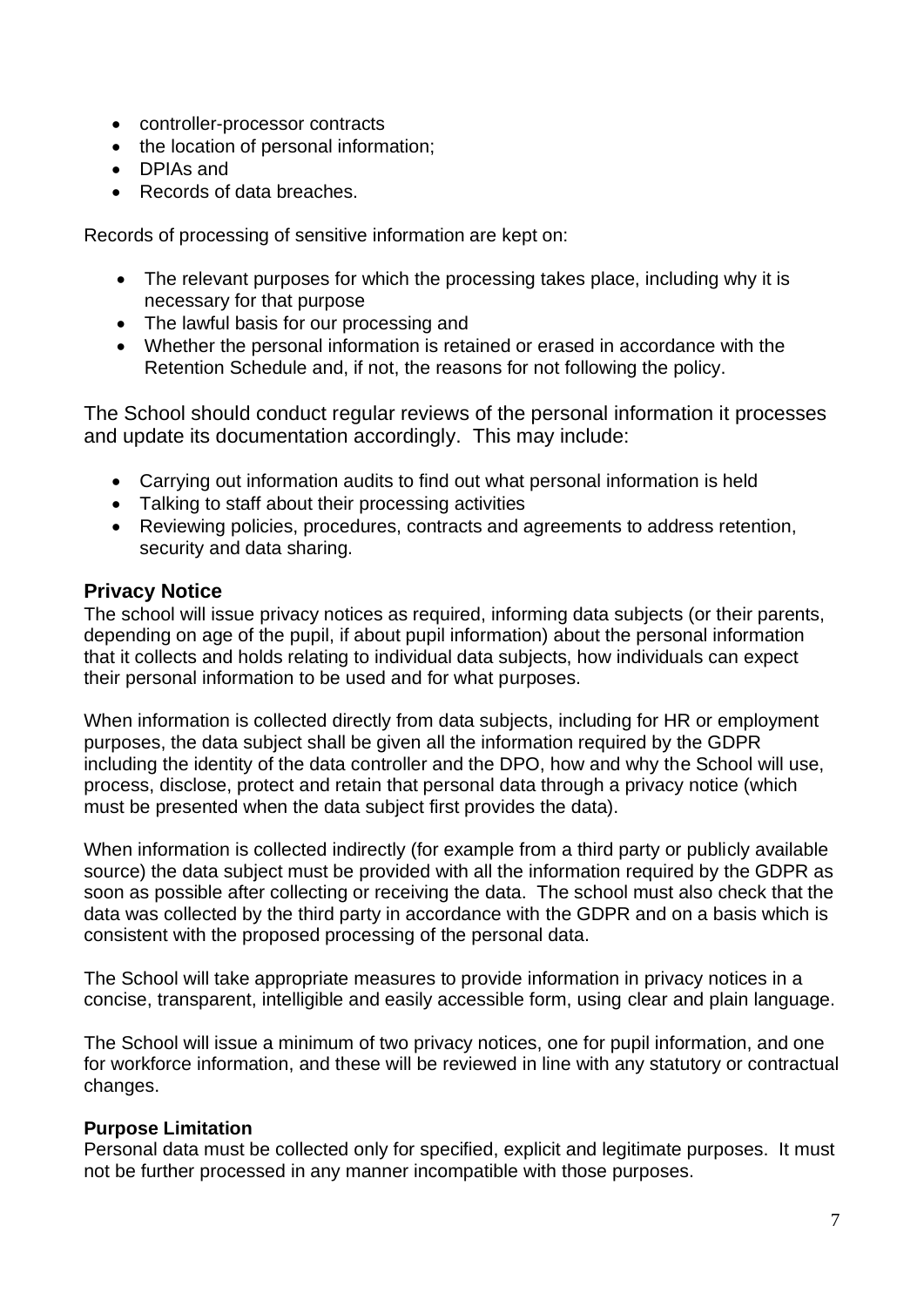Personal data must not be used for new, different or incompatible purposes from that disclosed when it was first obtained unless the data subject has been informed of the new purposes and they have consented where necessary.

#### **Data minimisation**

Personal data must be adequate, relevant and limited to what is necessary in relation to the purposes for which it is processed.

Staff may only process data when their role requires it. Staff must not process personal data for any reason unrelated to their role.

The School maintains a Retention Schedule to ensure personal data is deleted after a reasonable time for the purpose for which it was being held, unless a law requires such data to be kept for a minimum time. Staff must take all reasonable steps to destroy or delete all personal data that is held in its systems when it is no longer required in accordance with the Schedule. This includes requiring third parties to delete such data where applicable.

Staff must ensure that data subjects are informed of the period for which data is stored and how that period is determined in any applicable Privacy Notice.

#### **Individual Rights**

Staff as well as any other 'data subjects' have the following rights in relation to their personal information:

- To be informed about how, why and on what basis that information is processed *(see the relevant privacy notice)*
- To obtain confirmation that personal information is being processed and to obtain access to it and certain other information, by making a subject access request *(see Appendix 1 - Procedure for Access to Personal Information)*
- To have data corrected if it is inaccurate or incomplete
- To have data erased if it is no longer necessary for the purpose for which it was originally collected/processed, or if there are no overriding legitimate grounds for the processing ('the right to be forgotten')
- To restrict the processing of personal information where the accuracy of the information is contested, or the processing is unlawful (but you do not want the data to be erased) or where the school no longer need the personal information, but you require the data to establish, exercise or defend a legal claim
- To restrict the processing of personal information temporarily where you do not think it is accurate (and the school are verifying whether it is accurate), or where you have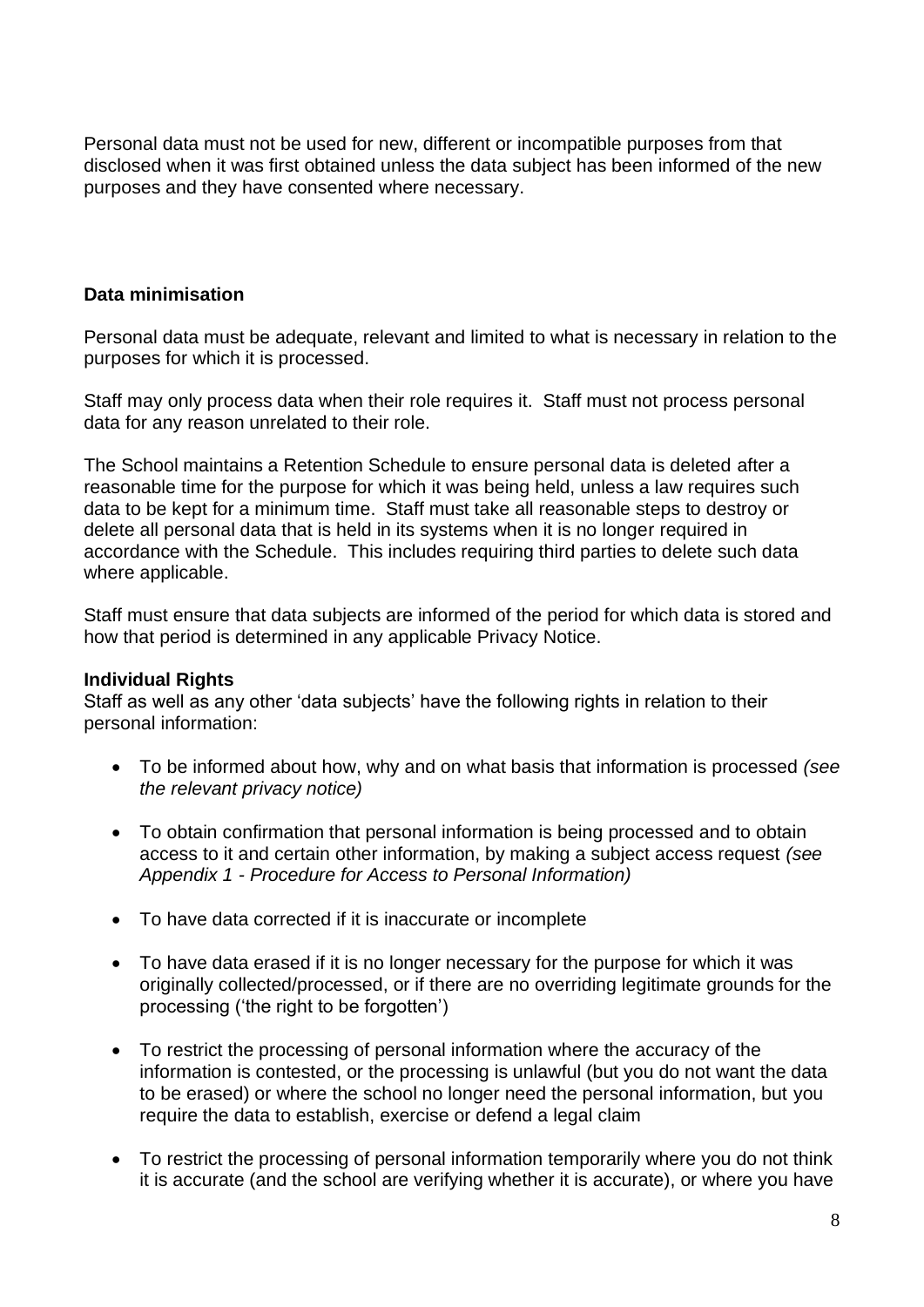objected to the processing (and the school are considering whether the school's legitimate grounds override your interests)

- In limited circumstances to receive or ask for their personal data to be transferred to a third party in a structured, commonly used and machine-readable format
- To withdraw consent to processing at any time (if applicable)
- To request a copy of an agreement under which personal data is transferred outside of the EEA.
- To object to decisions based solely on automated processing, including profiling
- To be notified of a data breach which is likely to result in high risk to their rights and obligations
- To make a complaint to the ICO or a Court.

## **Individual Responsibilities**

During their employment, staff may have access to the personal information of other members of staff, suppliers, clients or the public. The school expects staff to help meet its data protection obligations to those individuals.

If you have access to personal information, you must:

- only access the personal information that you have authority to access and only for authorised purposes
- only allow other staff to access personal information if they have appropriate authorisation
- only allow individuals who are not school staff to access personal information if you have specific authority to do so
- keep personal information secure (e.g. by complying with rules on access to premises, computer access, password protection and secure file storage and destruction in accordance with the school's policies).
- not remove personal information, or devices containing personal information (or which can be used to access it) from the school's premises unless appropriate security measures are in place (such as pseudonymisation, encryption or password protection) to secure the information and the device
- not store personal information on local drives or on personal devices that are used for work purposes.

## **Information Security**

The school will use appropriate technical and organisational measures to keep personal information secure, to protect against unauthorised or unlawful processing and against accidental loss, destruction or damage.

All staff are responsible for keeping information secure in accordance with the legislation and must follow their school's acceptable usage policy.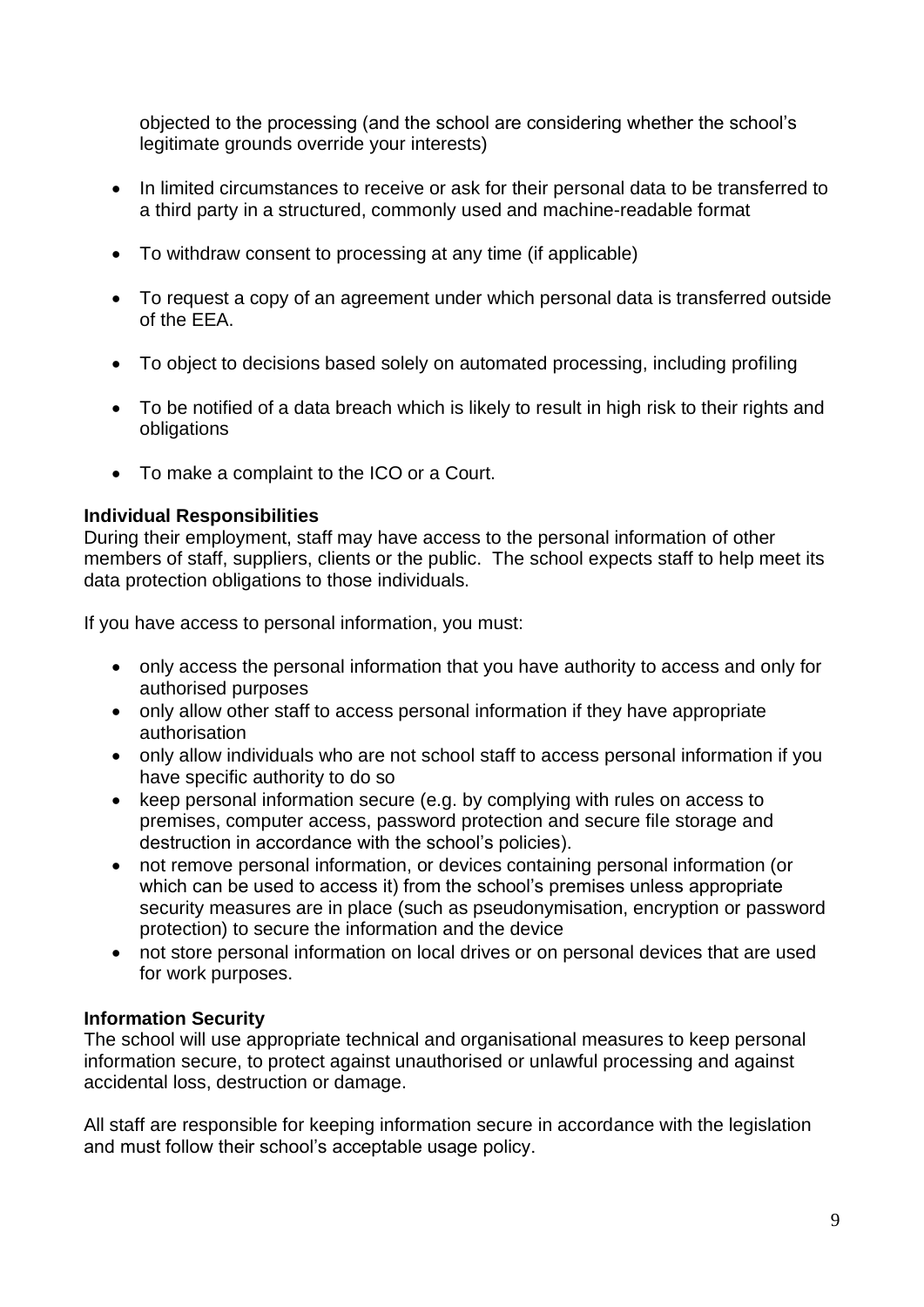The school will develop, implement and maintain safeguards appropriate to its size, scope and business, its available resources, the amount of personal data that it owns or maintains on behalf of others and identified risks (including use of encryption and pseudonymisation where applicable). It will regularly evaluate and test the effectiveness of those safeguards to ensure security of processing.

Staff must guard against unlawful or unauthorised processing of personal data and against the accidental loss of, or damage to, personal data. Staff must exercise particular care in protecting sensitive personal data from loss and unauthorised access, use or disclosure.

Staff must follow all procedures and technologies put in place to maintain the security of all personal data from the point of collection to the point of destruction. Staff may only transfer personal data to third-party service providers who agree in writing to comply with the required policies and procedures and who agree to put adequate measures in place, as requested.

Staff must maintain data security by protecting the **confidentiality, integrity and availability** of the personal data, defined as follows:

**Confidentiality** means that only people who have a need to know and are authorised to use the personal data can access it.

**Integrity** means that personal data is accurate and suitable for the purpose for which it is processed.

**Availability** means that authorised users can access the personal data when they need it for authorised purposes.

Staff must comply with and not attempt to circumvent the administrative, physical and technical safeguards the school has implemented and maintains in accordance with the GDPR and DPA.

Where the school uses external organisations to process personal information on its behalf, additional security arrangements need to be implemented in contracts with those organisations to safeguard the security of personal information. Contracts with external organisations must provide that:

- the organisation may only act on the written instructions of the school
- those processing data are subject to the duty of confidence
- appropriate measures are taken to ensure the security of processing
- sub-contractors are only engaged with the prior consent of the school and under a written contract
- the organisation will assist the school in providing subject access and allowing individuals to exercise their rights in relation to data protection
- the organisation will delete or return all personal information to the school as requested at the end of the contract
- the organisation will submit to audits and inspections, provide the school with whatever information it needs to ensure that they are both meeting their data protection obligations, and tell the school immediately if it does something infringing data protection law.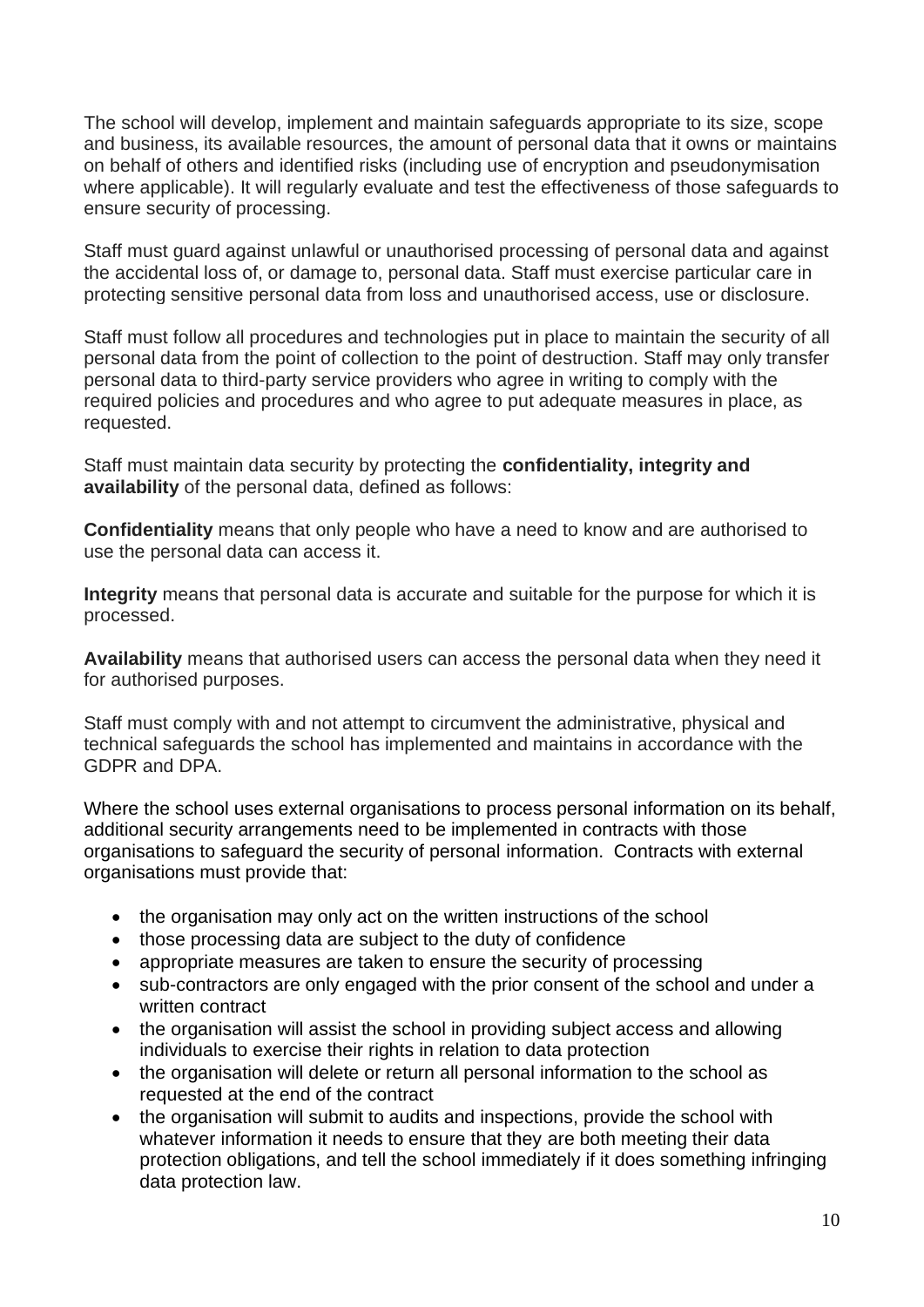Before any new agreement involving the processing of personal information by an external organisation is entered into, or an existing agreement is altered, the relevant staff must seek approval from the DPO.

### **Storage and retention of personal information**

Personal data will be kept securely in accordance with the school's data protection obligations.

Personal data should not be retained for any longer than necessary. The length of time data should be retained will depend upon the circumstances, including the reasons why personal data was obtained. Staff should adhere to the KCC Information Management Toolkit for Schools on KELSI with reference to the Record Retention Schedule, available at the following link:

[http://www.kelsi.org.uk/\\_\\_data/assets/word\\_doc/0012/60213/InformationManagementToolki](http://www.kelsi.org.uk/__data/assets/word_doc/0012/60213/InformationManagementToolkitforSchoolsv4-2.docx) [tforSchoolsv4-2.docx](http://www.kelsi.org.uk/__data/assets/word_doc/0012/60213/InformationManagementToolkitforSchoolsv4-2.docx)

Personal information that is no longer required will be deleted in accordance with the Schools Record Retention Schedule.

## **Data breaches**

A data breach may take many different forms:

- Loss or theft of data or equipment on which personal information is stored
- Unauthorised access to or use of personal information either by a member of staff or third party
- Loss of data resulting from an equipment or systems (including hardware or software) failure
- Human error, such as accidental deletion or alteration of data
- Unforeseen circumstances, such as a fire or flood
- Deliberate attacks on IT systems, such as hacking, viruses or phishing scams
- Blagging offences where information is obtained by deceiving the organisation which holds it

The school must report a data breach to the Information Commissioner's Office (ICO) without undue delay and where possible within 72 hours, if the breach is likely to result in a risk to the rights and freedoms of individuals. The school must also notify the affected individuals if the breach is likely to result in a high risk to their rights and freedoms.

Staff should ensure they inform their line manager/DPO/Head teacher immediately that a data breach is discovered and make all reasonable efforts to recover the information, following the school's agreed breach reporting process.

#### **Training**

The school will ensure that staff are adequately trained regarding their data protection responsibilities.

#### **Consequences of a failure to comply**

The school takes compliance with this policy very seriously. Failure to comply puts data subjects whose personal information is being processed at risk and carries the risk of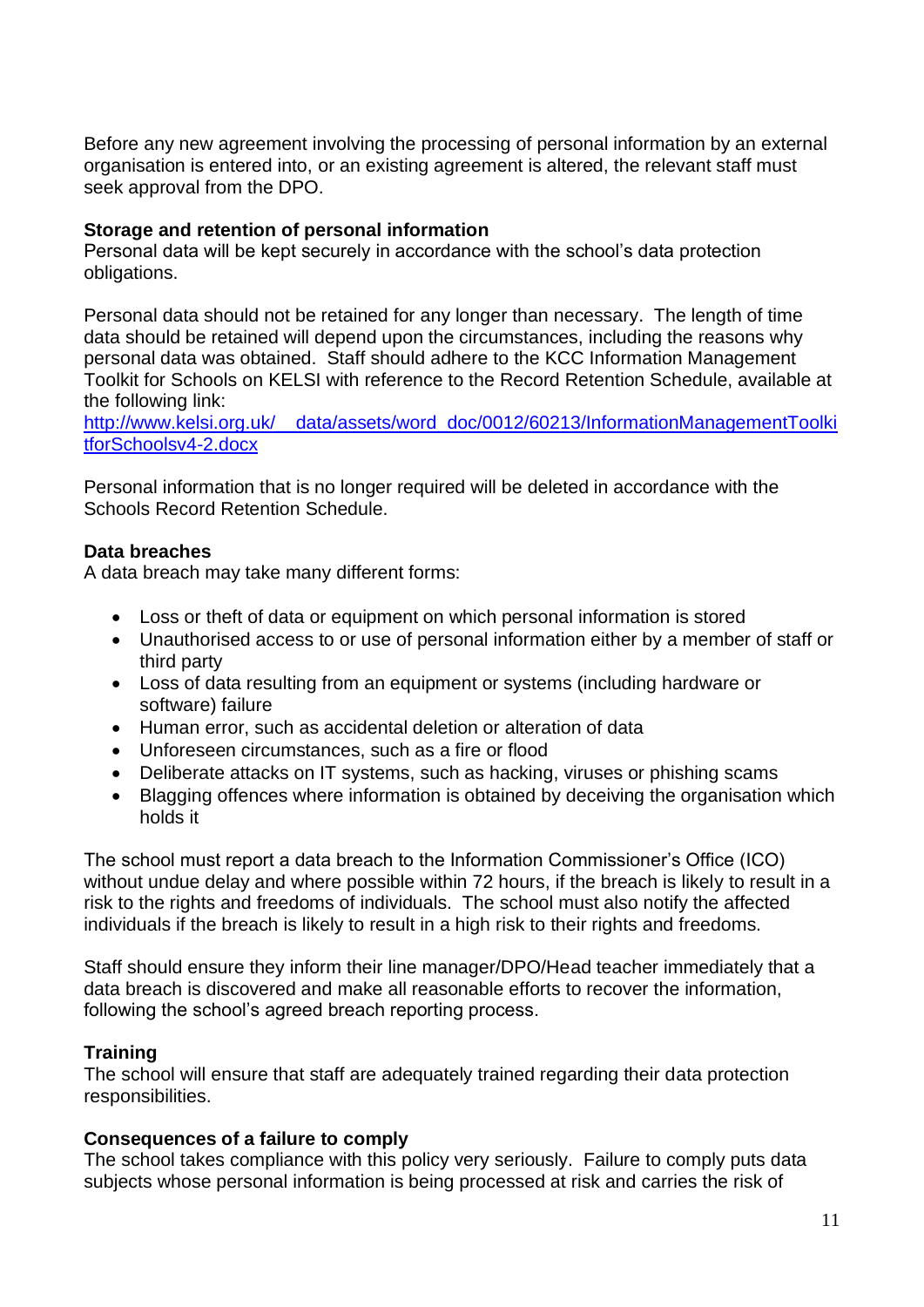significant civil and criminal sanctions for the individual and the school and may in some circumstances amount to a criminal offence by the individual.

Any failure to comply with any part of this policy may lead to disciplinary action under the school's procedures and this action may result in dismissal for gross misconduct. If a nonemployee breaches this policy, they may have their contract terminated with immediate effect.

If you have any questions or concerns about this policy, you should contact your line manager or the school's DPO.

#### **Review of Policy**

This policy will be updated as necessary to reflect best practice or amendments made to the GDPR or DPA.

## **The Supervisory Authority in the UK**

Please follow this link to the ICO's website [\(https://ico.org.uk/\)](https://ico.org.uk/) which provides detailed guidance on a range of topics including individuals' rights, data breaches, dealing with subject access requests, how to handle requests from third parties for personal data etc.

### **Glossary**

**Automated Decision-Making (ADM):** when a decision is made which is based solely on automated processing (including profiling) which produces legal effects or significantly affects an individual. The GDPR prohibits automated decision-making (unless certain conditions are met) but not automated processing.

**Automated Processing:** any form of automated processing of personal data consisting of the use of personal data to evaluate certain personal aspects relating to an individual, in particular to analyse or predict aspects concerning that individual's performance at work, economic situation, health, personal preferences, interests, reliability, behaviour, location or movements. profiling is an example of automated processing.

**Consent:** agreement which must be freely given, specific, informed and be an unambiguous indication of the data subject's wishes by which they, by a statement or by a clear positive action, which signifies agreement to the processing of personal data relating to them.

**Data Controller** means the natural or legal person, public authority, agency or other body which, alone or jointly with others, determines the purposes and means of the processing of personal data. It is responsible for establishing practices and policies in line with the GDPR. The school is the Data Controller of all personal data relating to its pupils, parents and staff.

**Data Subject:** a living, identified or identifiable individual about whom we hold personal data. Data Subjects may be nationals or residents of any country and may have legal rights regarding their personal data.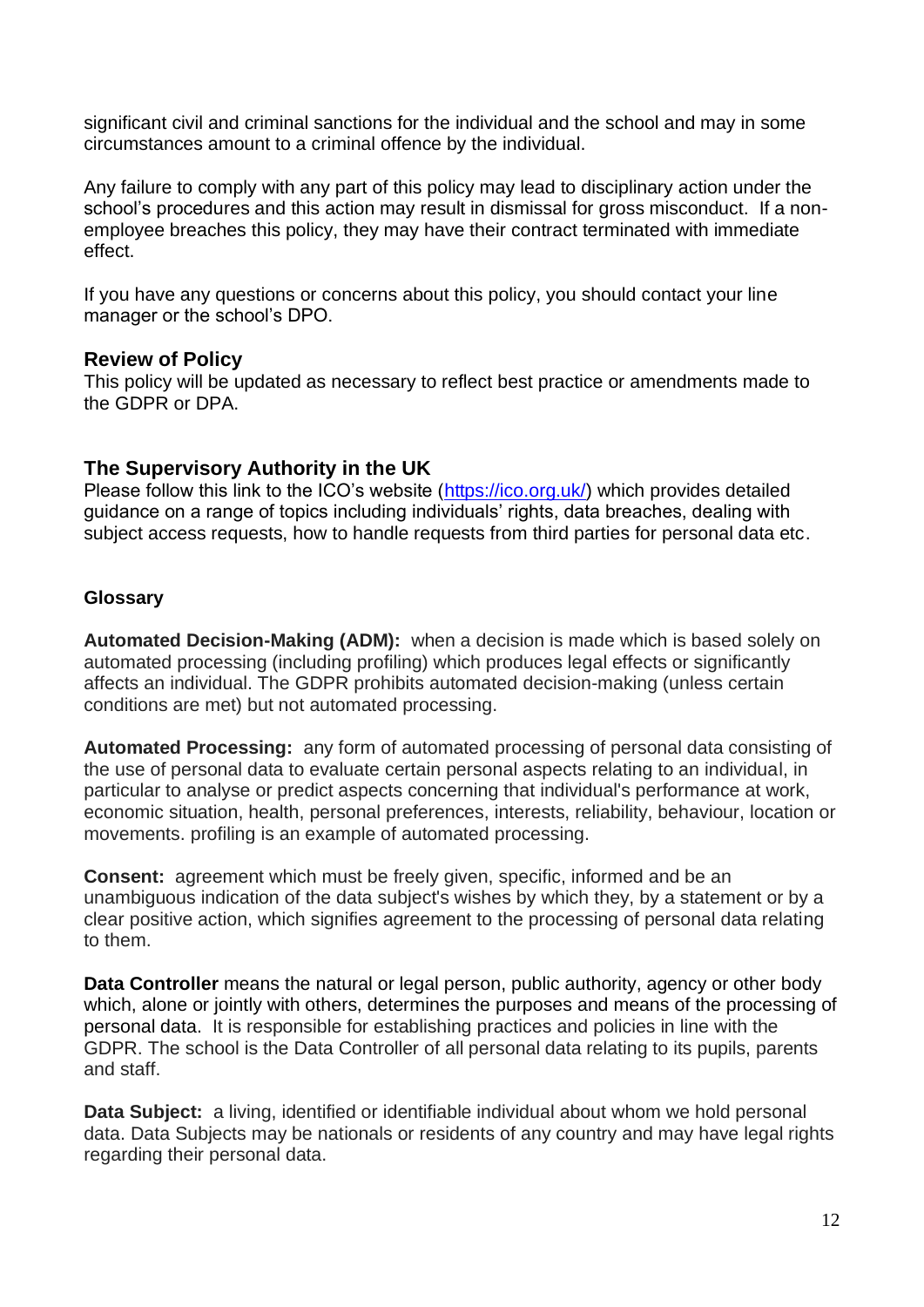**Data Privacy Impact Assessment (DPIA):** tools and assessments used to identify and reduce risks of a data processing activity. DPIA can be carried out as part of Privacy by Design and should be conducted for all major systems or business change programs involving the processing of personal data.

**Data Protection Officer (DPO):** the person required to be appointed in public authorities under the GDPR.

**EEA:** the 28 countries in the EU, and Iceland, Liechtenstein and Norway.

**Explicit Consent:** consent which requires a very clear and specific statement (not just action).

**General Data Protection Regulation (GDPR):** General Data Protection Regulation (*(EU) 2016/679*). Personal data is subject to the legal safeguards specified in the GDPR.

**Personal data** is any information relating to an identified or identifiable natural person (data subject) who can be identified, directly or indirectly by reference to an identifier such as a name, identification number, location data, an online identifier or to one or more factors specific to the physical, physiological, genetic, mental, economic, cultural or social identity of that natural person. Personal data includes sensitive personal data and pseudonymised personal data but excludes anonymous data or data that has had the identity of an individual permanently removed. Personal data can be factual (for example, a name, email address, location or date of birth) or an opinion about that person's actions or behaviour.

**Personal data breach** means a breach of security leading to the accidental or unlawful destruction, loss, alteration, unauthorised disclosure of, or access to, personal data transmitted, stored or otherwise processed.

**Privacy by Design:** implementing appropriate technical and organisational measures in an effective manner to ensure compliance with the GDPR.

**Privacy Notices:** separate notices setting out information that may be provided to Data Subjects when the school collects information about them. These notices may take the form of general privacy statements applicable to a specific group of individuals (for example, school workforce privacy policy) or they may be stand-alone privacy statements covering processing related to a specific purpose.

**Processing** means anything done with personal data, such as collection, recording, structuring, storage, adaptation or alteration, retrieval, use, disclosure, dissemination or otherwise making available, restriction, erasure or destruction.

**Processor** means a natural or legal person, public authority, agency or other body which processes personal data on behalf of the data controller.

**Pseudonymisation or Pseudonymised:** replacing information that directly or indirectly identifies an individual with one or more artificial identifiers or pseudonyms so that the person, to whom the data relates, cannot be identified without the use of additional information which is meant to be kept separately and secure.